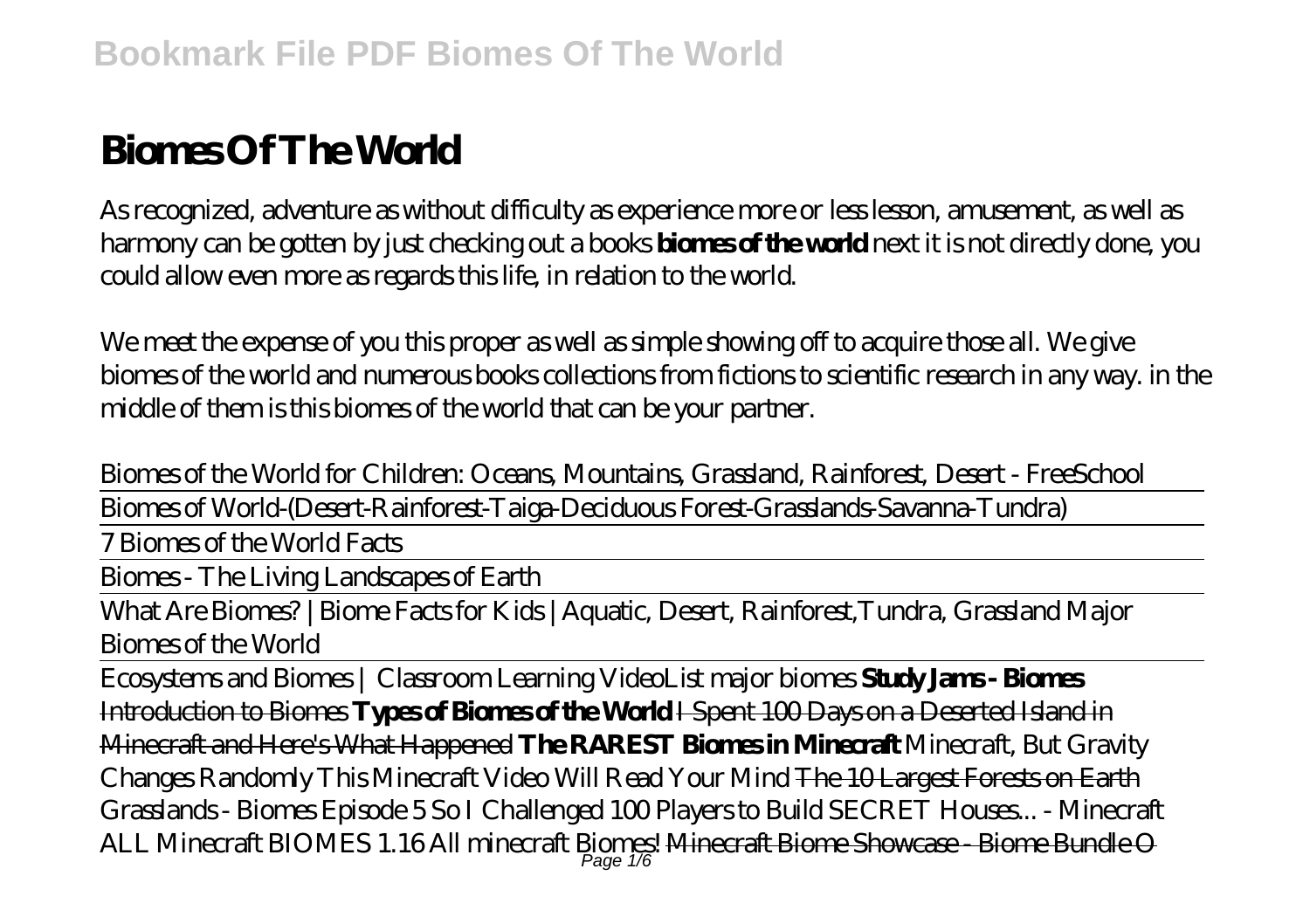Plenty, OTG \u0026 more. Ecosystems and biomes | Ecology | Khan Academy *Major Biomes of the World || A complete Guide* Terrestrial Biomes and Ecosystems | Biology Temperate Grasslands-Biomes of the World Biomes of the World Grasslands ( Biomes of the World) Minecraft World With ONE Biome? World Biomes: An Introduction to Climate Biomes Of The World 6 Major Biomes of the World – Discussed! 1. Desert Biome:. A desert usually has less than 25 cm of rain per year. Deserts are also characterized by intense... 2. Grassland Biome:. In a grassland biome, the vegetation is dominated by grasses, which may grow to about 2 m in the... 3. Rain Forest ...

#### 6 Major Biomes of the World – Discussed!

The 9 Most Important Biomes 1. Polar Ice Cap Biome. Jakobshavn Glacier in western Greenland is notorious for being the world's fastest-moving... 2. Tundra Biome. Alpine tundra is found at high elevations, such as Lake Clark National Park and Preserve, Canada. This... 3. Taiga Biome (Boreal Forest). ...

#### The 9 Major Biomes of the World - NoMorePlanet.com

Scientists disagree as to exactly how many biomes there are on Earth and there are many different classification schemes that have been developed to describe the world's biomes. For the purposes of this site, we distinguish five major biomes. The five major biomes include aquatic, desert, forest, grassland, and tundra biomes.

#### The Biomes of the World - ThoughtCo

Major Biomes of the World 1. Tropical Rain Forest:. Tropical Rain Forests provide shelter to maximum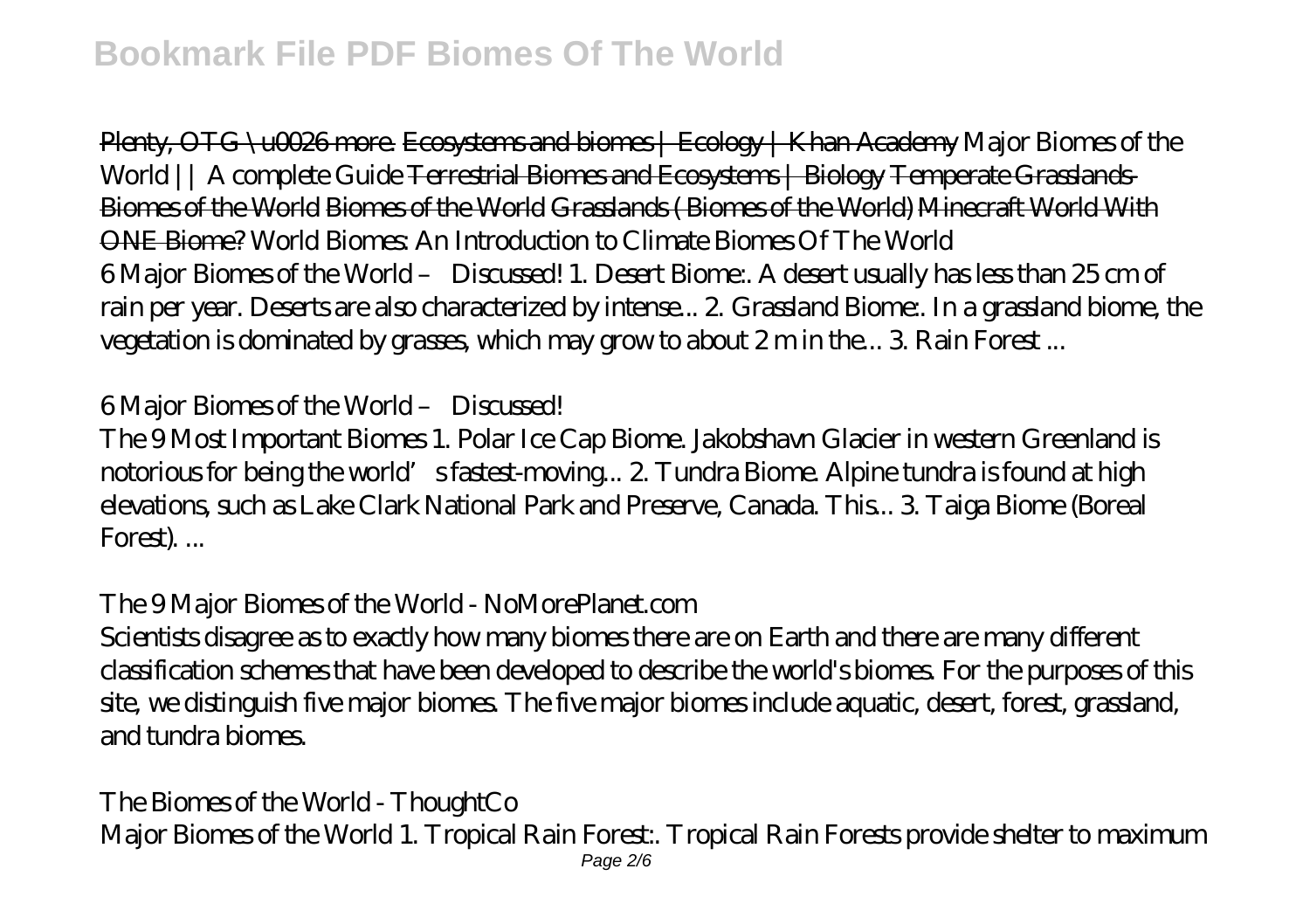number of species in comparison to other... 2. Arctic Tundra:. It is located in the north around the Arctic Ocean. It covers Lapland and Scandinavia; Siberia; 3. Coniferous Forest:. The coniferous ...

Major Biomes of the World - Geography for Kids | Mocomi The different biomes of the world are Tropical Rainforest, Temperate Forest, Desert, Tundra, Boreal Forest or Taiga, Grassland, Savannah, Freshwater and Marine.

What Are The Different Biomes Of The World? - Science ABC Major Biomes of the World Coniferous Forest. The coniferous woodland biome is found in the south of the Arctic tundra. It extends from Alaska,... Deciduous Forest. This biome is in the Northern Hemisphere. Significant areas of deciduous forest are found in eastern... Desert. A desert is a zone where ...

What are the Major Biomes of the World? - Conserve Energy ... The map shows the location of the world's major biomes (select the key to highlight different biomes): Tropical rainforest 23.5° north - 23.5° south of the equator.

Biomes and their characteristics - Biomes - KS3 Geography ...

Grasslands are areas of land that are vast and open, with grasses being the main plants. The largest grasslands are found in East Africa. Zebras, giraffes, elephants and rhinos can all be found...

Biomes - BBC Bitesize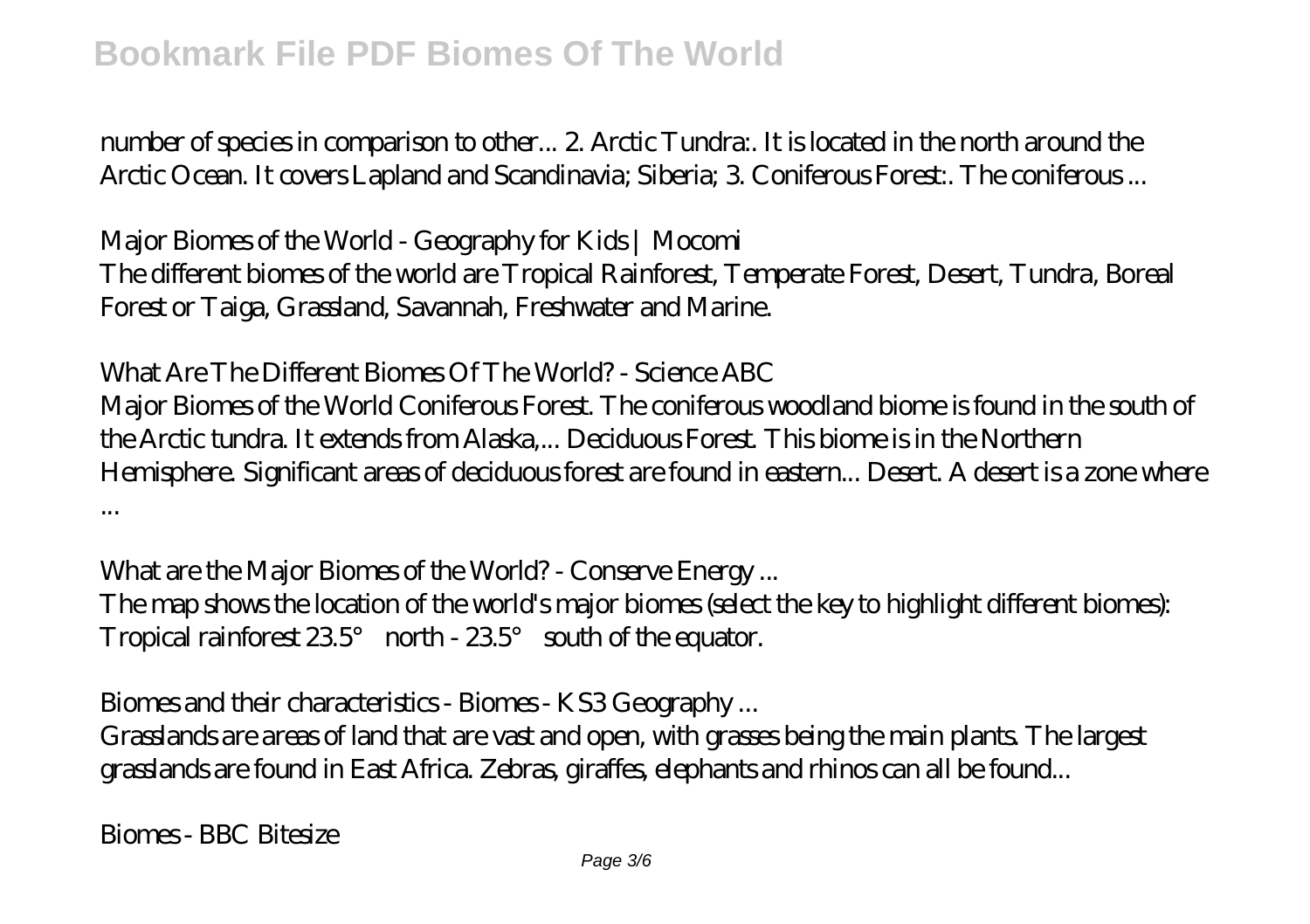BIOMES is not only a technological pioneer in the European market, but also the only provider worldwide that combines state-of-the-art biotechnological processes and machine learning with affordable, user-friendly services, whereby all processes (including laboratory) are carried out in-house. 7000

#### BIOMES.world

This water biome is the largest biome in the world, as it includes the five major oceans that cover 70% of the Earth. Marine water has high levels of salt, so animals and plants living here have adaptations that help them get rid of salt or take on water. Virtually visit some of the biomes without having to travel.

Biomes of the World | Ask A Biologist Major anthropogenic biomes: Dense settlements Croplands Rangelands Forested Indoor

Biome - Wikipedia Blue Planet Biomes. In our site you will discover facts about our planet, its complex patterns of biomes, plants, and animals, and how climates ultimately determine the biomes of our Earth. Learn More

#### Blue Planet Biomes - Home

Biomes (bioclimatic zones) are appropriate divisions by which to organize the natural world, because the organisms that live in each of them possess common constellations of adaptations to them, in particular to the climate of each of the zones and to the characteristic vegetation types that develop in them.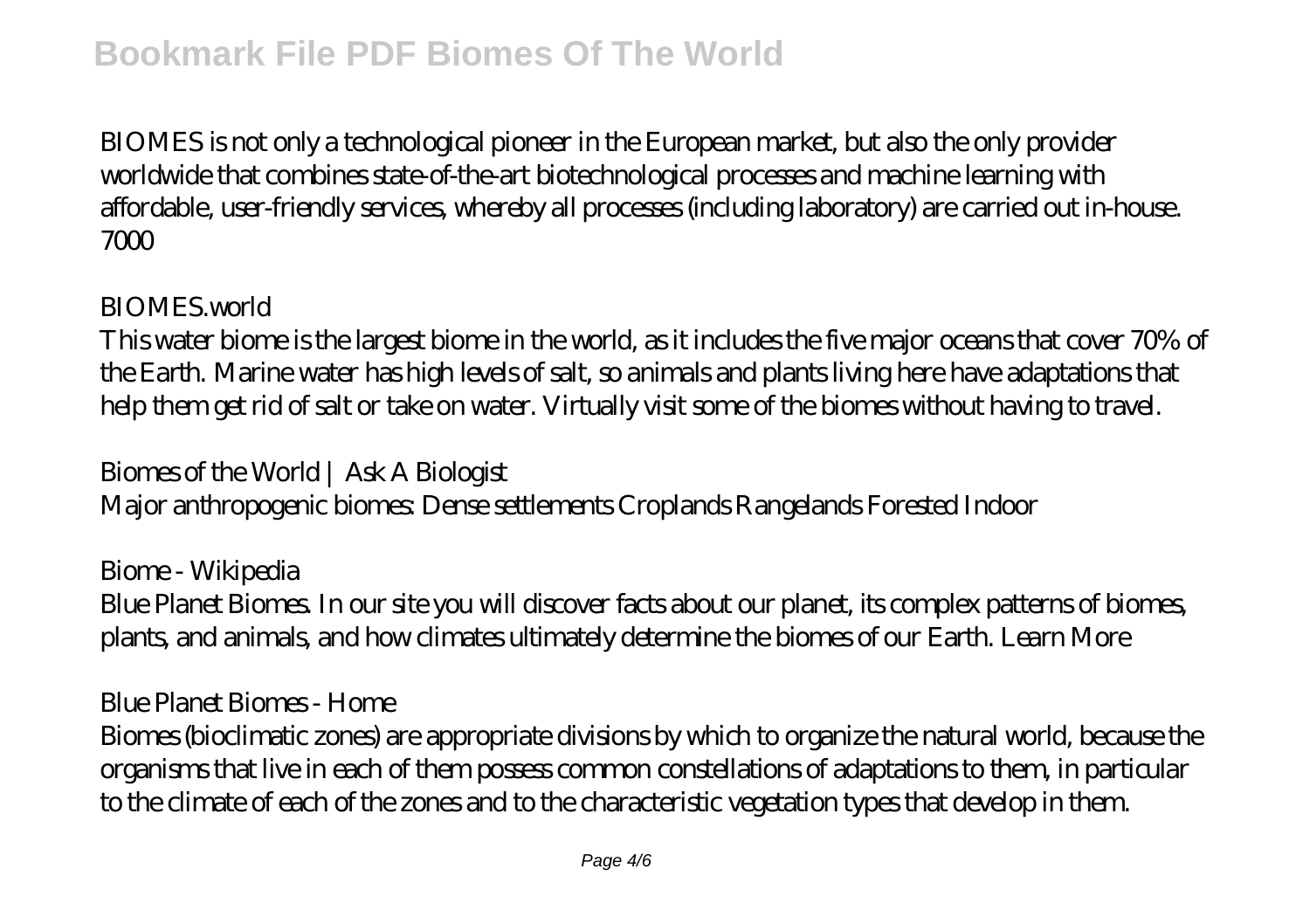# Major Biomes of the world | WWF

Scientists divide the world into large natural areas called biomes. Desert and rainforest biomes are two that you've probably heard of. Each biome is known for certain kinds of plants and animals. But what' sreally at the heart of a biome is its climate.

## Biomes | Kids Discover Online

There are various types of biomes, the exact number of biomes in this world is still not known and keep on varying. The biomes include- desserts, different types of forest, polar regions, national parks, bird sanctuaries, zoos, aquatic life and a lot more.

The Major Biomes of the World - Terrestrial and Aquatic biomes

The world's biomes Biomes are defined as "the world's major communities, classified according to the predominant vegetation and characterized by adaptations of organisms to that particular environment" (Campbell 1996). The importance of biomes cannot be overestimated. Biomes have changed and moved many times during the history of life on Earth.

### The world's biomes

Biomes are regions of the world with similar climate (weather, temperature) animals and plants. There are terrestrial biomes (land) and aquatic biomes, both freshwater and marine. Would you like to know what the weather is like in different biomes around the world? How about the types of plants and animals that live in these biomes?